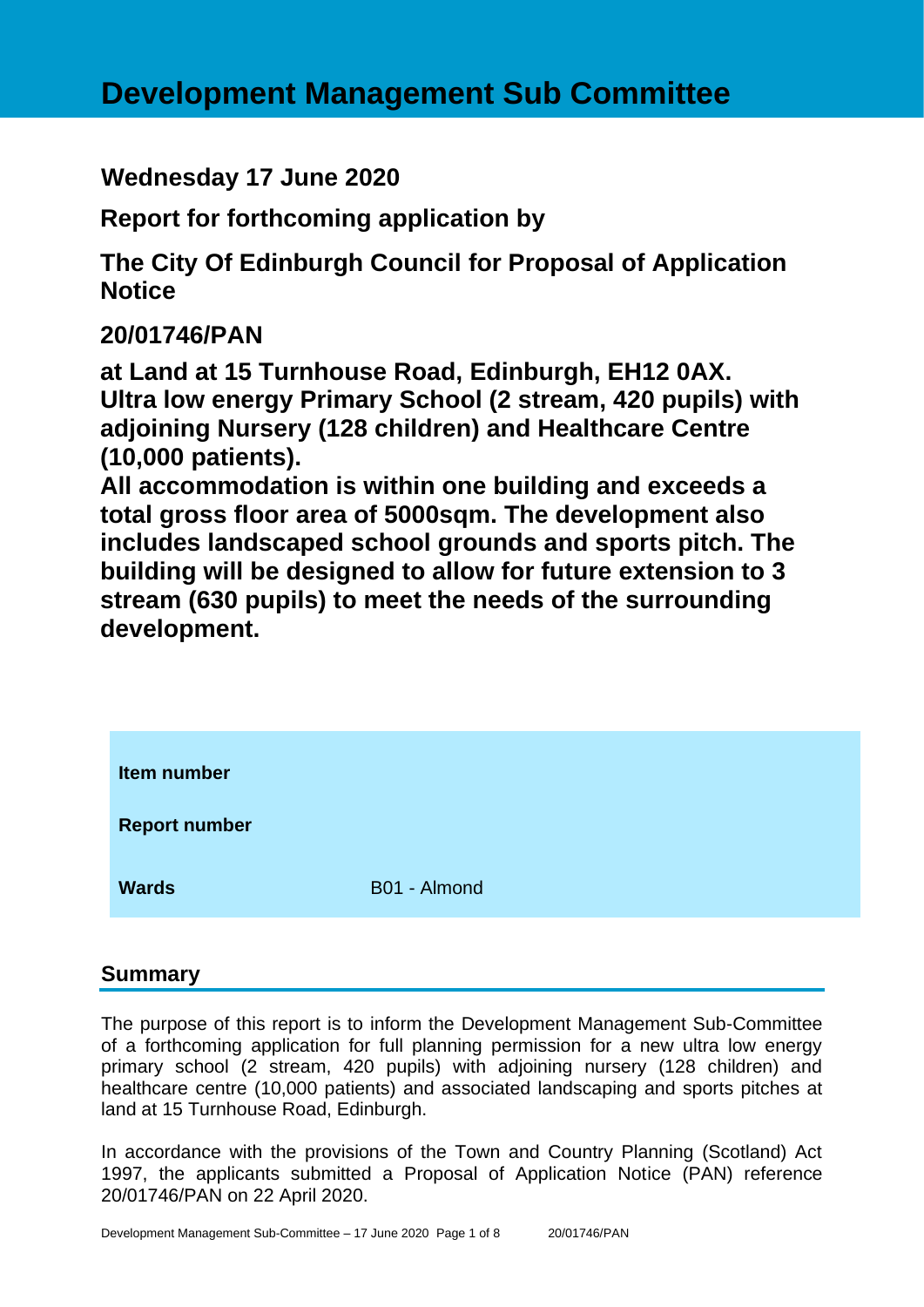**Links**

**Coalition pledges Council outcomes**

**Single Outcome Agreement**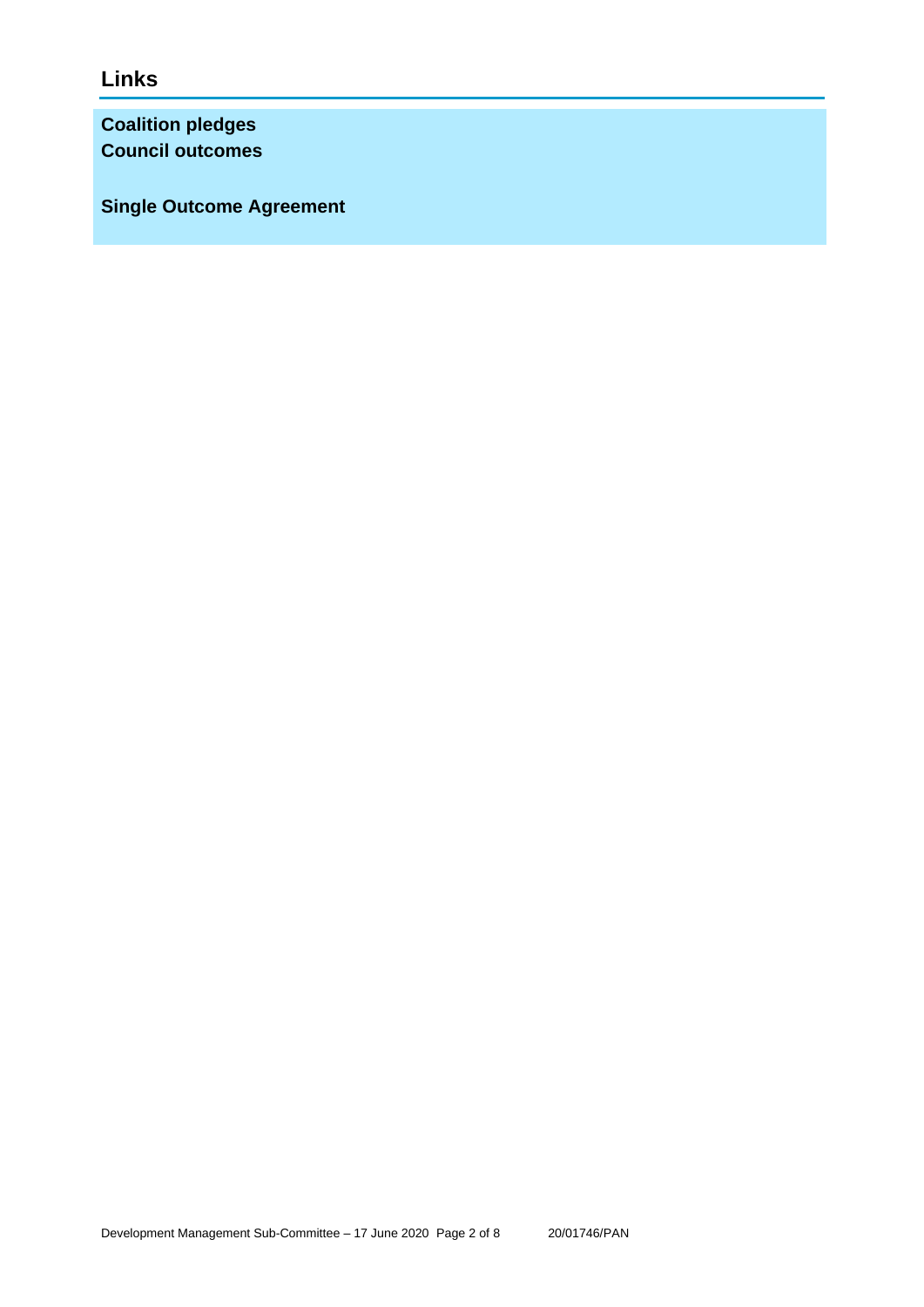## **Recommendations**

**1.1** It is recommended that the Committee notes the key issues at this stage and advises of any other issues.

## **Background**

### **2.1 Site description**

The application site is located in the west of Edinburgh in the area referred to as West Craigs. The site includes a section of Turnhouse Road to the north beyond which lies vacant land, Meadowfield Road and vacant cottages are situated at the west boundary and agricultural land is immediately to the south and east boundaries. Other notable nearby features in the surrounding area include the Edinburgh-Fife railway line and Edinburgh Airport which are located to the south of the site. A mixture of properties for industrial and business purposes are situated further east along Turnhouse Road.

The site is currently vacant, with the exception of small sections of stone wall, hedge and tree planting along Turnhouse Road and Meadowfield Road, with the most recent use being for agriculture. The application site and the land surrounding it forms part of the Edinburgh Local Development Plan site HSG 19 and will undergo significant change in the near future.

### **2.2 Site History**

All of the applications cited below relate to land associated with the application site and the wider Local Development Plan site HSG 19:

14 October 2014 - Proposal of Application Notice (PAN) submitted for residential development and ancillary retail (Class 1), Class 2 (300sqm in total) including landscape, access and services and all related ancillary development at site 100 Metres North East Of 19 Turnhouse Road. This PAN broadly relates to the extents of the current application, although the extents of land included to the north of Craigs Road have been reduced (application reference: 14/04156/PAN);

15 November 2016 - Proposal of Application Notice submitted for a proposed primary school and nursery development with associated access, play areas, greenspace, landscaping, car parking and other ancillary development at land 175 metres South East of Meadowfield Farm, 15 Turnhouse Road. This notice was considered by Committee on 18 January 2017 (application reference: 16/05719/PAN);

20 April 2017 - Application for Planning Permission in Principle was refused for 'Residential development, up to a maximum of 1400 units, and ancillary commercial (Class 1 retail and Class 2 financial and professional) including landscaping, access and services and all other ancillary development' at Site 100 Metres North East Of 19 Turnhouse Road Edinburgh.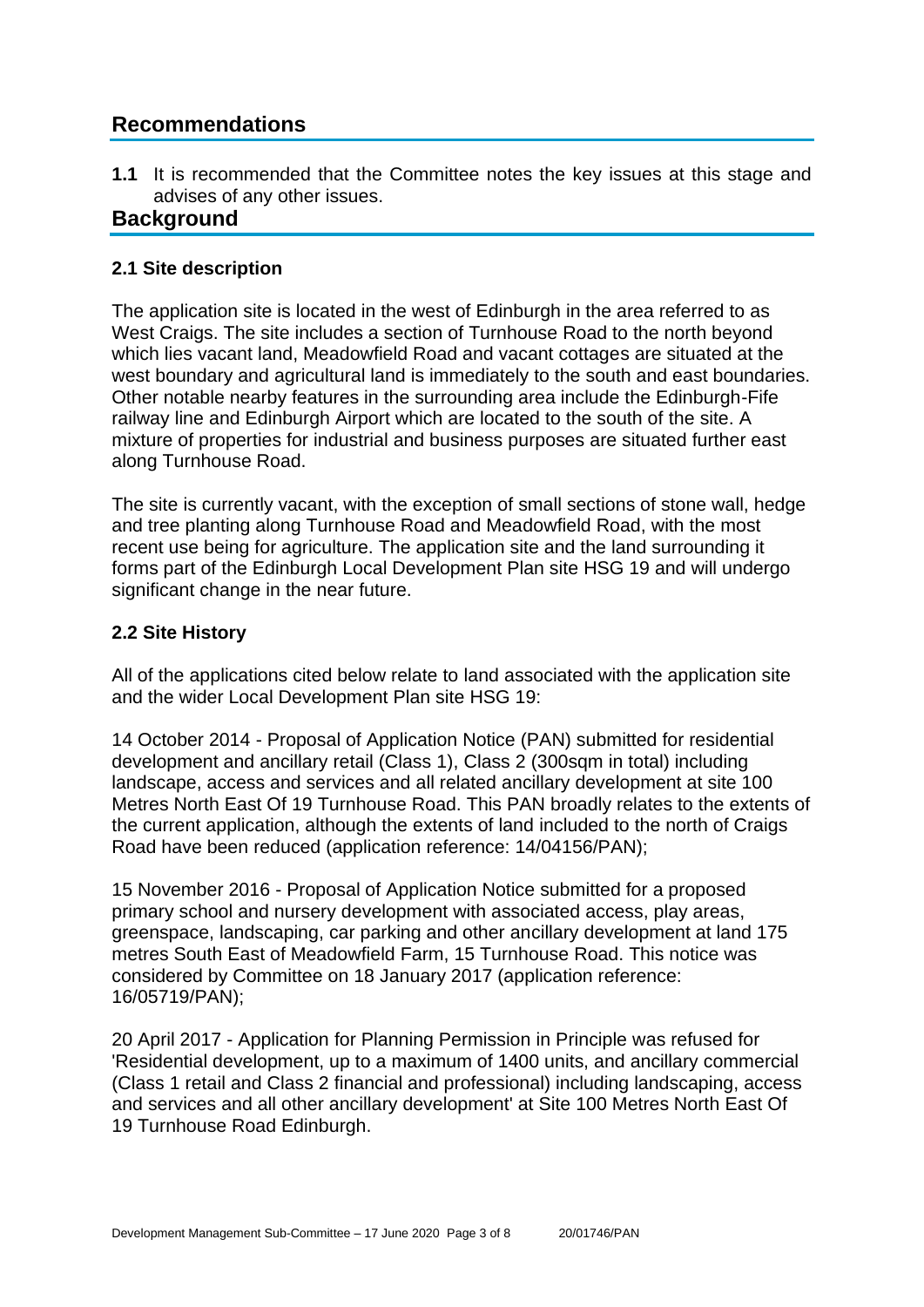In summary the application was refused for reasons including loss of green belt, landscape impact, transport infrastructure delivery, drainage and flood risk, insufficient environmental assessment information and failure to outline a comprehensive design approach (application reference: 16/04738/PPP);

30 November 2018 - Planning Permission in Principle granted for proposed pedestrian and cycle bridge with associated landscaping at land to south west of Meadowfield Farm (application reference: 18/07600/PPP)

26 September 2019 - Appeal against refusal of application 16/04738/PPP was allowed by Scottish Ministers for 'residential development, up to a maximum of 1,400 units, and ancillary commercial (class 1 retail and class 2 financial and professional), including landscaping, access and services and all other ancillary development' at 100 metres north-east of 19 Turnhouse Road, Edinburgh (appeal reference: PPA-230-2207);

05 March 2020 - Application for Approval of Matters Specified in Conditions of planning permission in principle 16/04738/PPP, in respect of condition 6 relating to the former steading area at the site is currently pending consideration (application reference: 20/00929/AMC);

10 February 2020 - Application for Approval of Matters Specified in Conditions of planning permission in principle 16/04738/PPP, in respect of condition 9 relating to archaeological matters is currently pending consideration (application reference: 20/00649/AMC);

18 March 2020 - Application for Approval of Matters Specified in Conditions of planning permission in principle 18/07600/PPP, in respect of conditions 1, 4, 5 and 6 for a pedestrian and active travel bridge crossing is currently pending consideration (application reference: 20/01148/AMC);

25 May 2020 - An application for Approval of Matters Specified in Conditions of planning permission in principle 16/04738/PPP in respect of conditions 1, 2, 3, 4 and 5 for a masterplan for the site was approved (application reference: 19/05599/AMC); and

25 May 2020 - An application for Approval of Matters Specified in Conditions of planning permission in principle 16/04738/PPP, in respect of conditions 6(c), 6(d), 6(e), 7, 8, 10, 11, 12, 13, 14, 16, 18, 19, 20 and 21 was approved (application reference: 19/05514/AMC).

#### **Main report**

#### **3.1 Description of the Proposal**

The application is a Proposal of Application Notice (PAN) for a new ultra-low energy primary school (2 stream, 420 pupils) with adjoining nursery (128 children) and healthcare centre (10,000 patients). The development will include landscaped school grounds and sports pitch. The building will be designed to allow for future extension to 3 stream (630 pupils) to meet the needs of the surrounding development.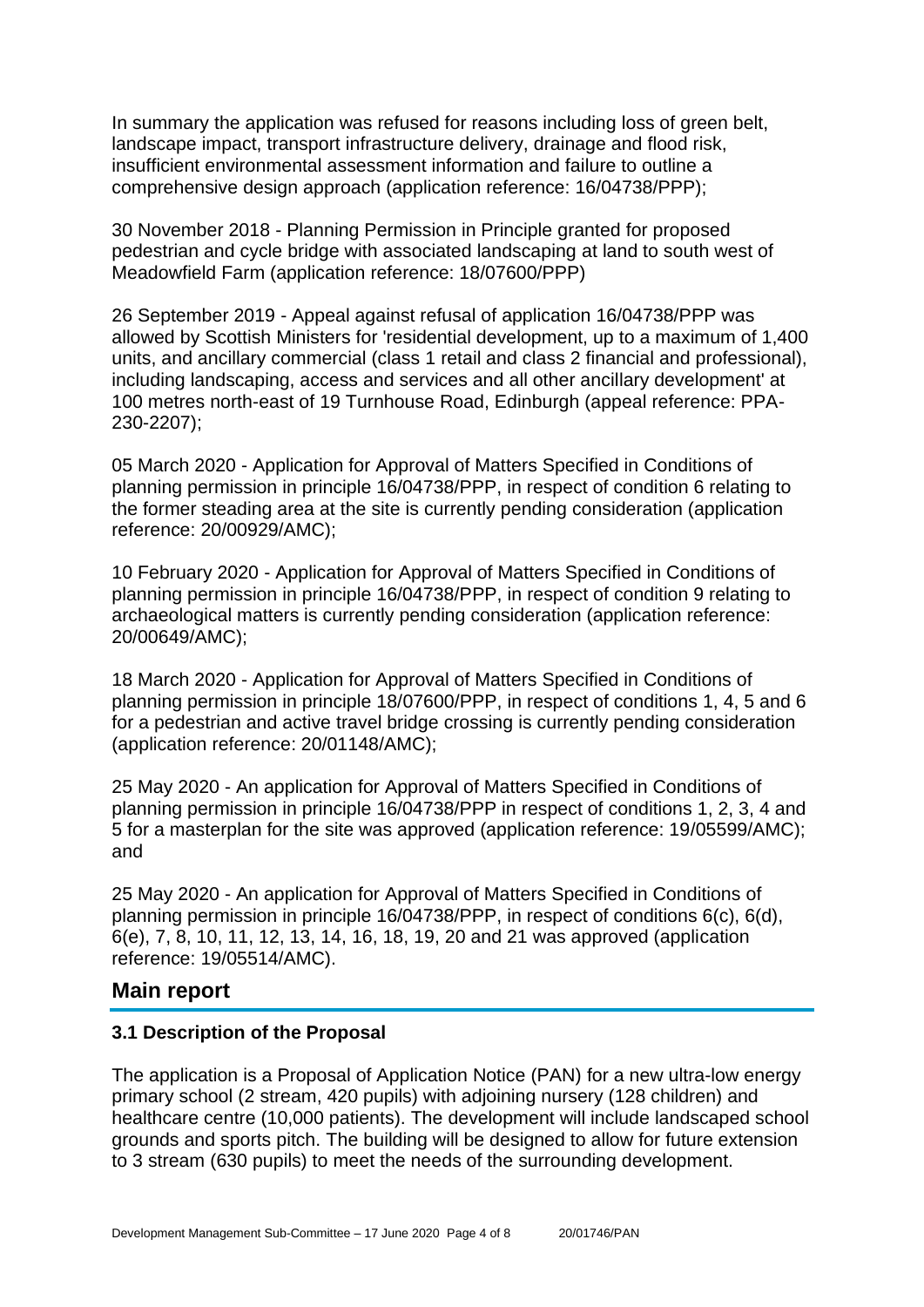### **3.2 Key Issues**

The key considerations against which the eventual application will be assessed include whether:

#### **a) The principle of the development is acceptable in this location;**

The Edinburgh Local Development Plan identifies the application site as being within housing site HSG 19. The site brief for HSG 19 identifies a proposed school in this location and Table 5 of the LDP refers to a new two-hectare school site at this location to support housing growth in the west of Edinburgh.

The application will be required to address how the proposal accords with the development principles for HSG 19 that are specified in the LDP and also demonstrate compliance with all relevant LDP policies and guidance.

#### **b) The design, scale and layout are acceptable and does the proposal comply with the Edinburgh Design Guidance;**

A comprehensive design and access statement will be required to accompany the application.

The proposal will be considered against the provisions of the LDP and the Edinburgh Design Guidance. The proposal will be further considered in the context of the strategic masterplan and accompanying Urban Design Framework approved through application 19/05599/AMC which provides a vision for the wider HSG 19 site. The applicant will be required to demonstrate how the proposal integrates with the wider HSG 19 site with reference to the site's layout, building orientation and design, landscape design and access.

#### **c) Access arrangements are acceptable in terms of road safety and public transport accessibility;**

The proposal should have regards to transport policy of the Local Development Plan. It is expected that the applicant will provide transport information to demonstrate how the proposal complies with parking standards including service arrangements and cycle parking provision. Information relating to the site layout including any streets or paths, and the potential for road or pedestrian connections from the site to neighbouring roads and active travel routes should be included with the planning application.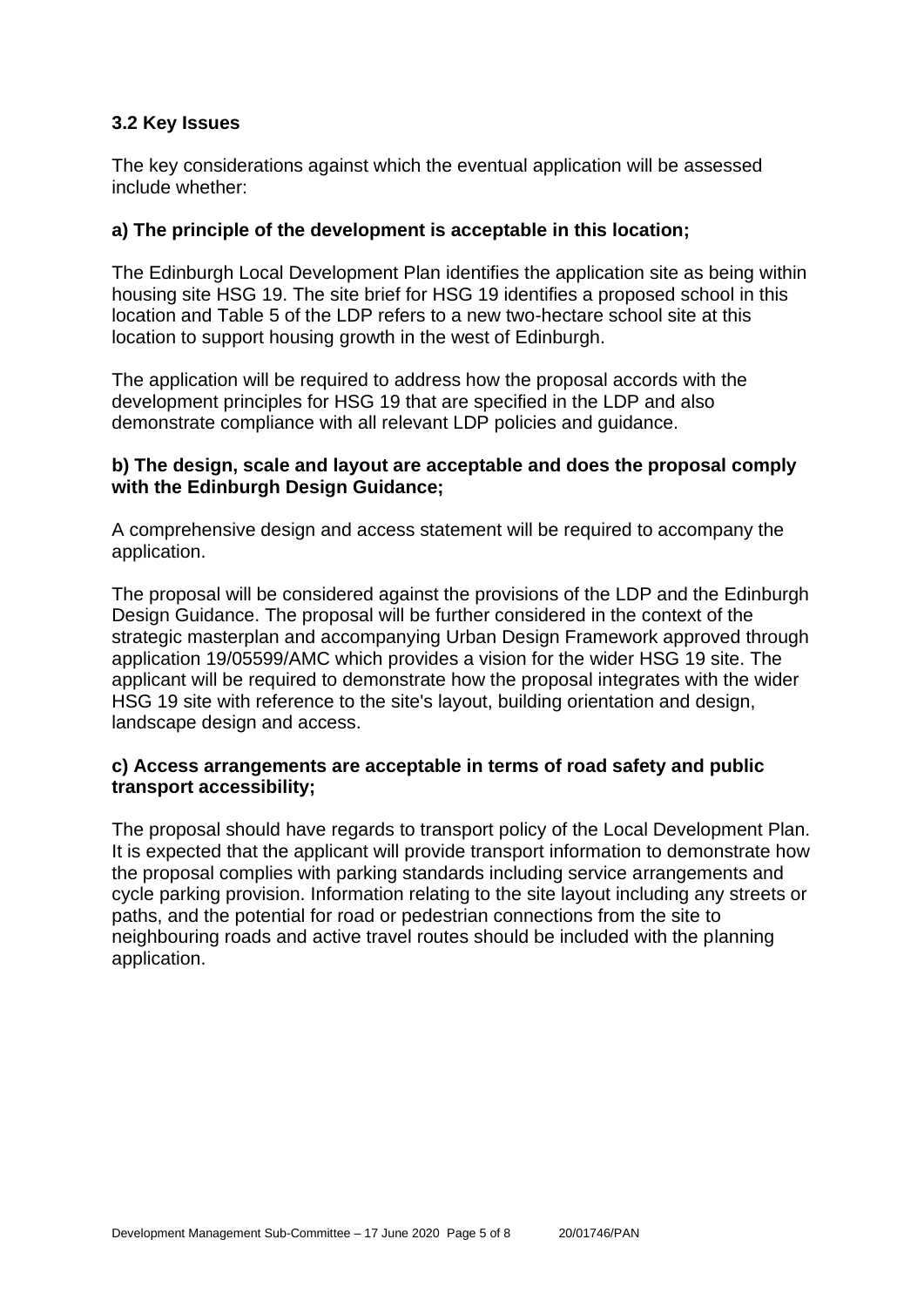### **d) There are any other factors that require consideration;**

The applicant will be required to submit sufficient information to demonstrate that the site can be developed to a high standard without having a detrimental impact on the environment. In order to support the application, it is anticipated the following documents should be submitted:

- − Pre-Application Consultation report;
- − Planning Statement;
- − Design and Access Statement;
- − Transport statement;
- − Landscape Masterplan and Planting Schedule;
- − Drainage information;
- − Ecological information;
- − Sustainability information;
- − Waste management information;
- − Ground investigation information and
- − Tree and hedge survey information.

The above is not an exhaustive list and the applicant may be required to submit additional information.

#### **3.3 Assessment**

This report highlights the main issues that are likely to arise in relation to the various key considerations. This list is not exhaustive and further matters may arise when the new application is received, and consultees and the public have the opportunity to comment.

## **Financial impact**

**4.1** The forthcoming application may be subject to a legal agreement.

## **Risk, Policy, compliance and governance impact**

**5.1** Provided planning applications are determined in accordance with statutory legislation, the level of risk is low.

## **Equalities impact**

**6.1** This is a pre-application report. When a planning application is submitted it will be assessed in terms of equalities and human rights.

## **Sustainability impact**

**7.1** A sustainability statement will need to be submitted with the application.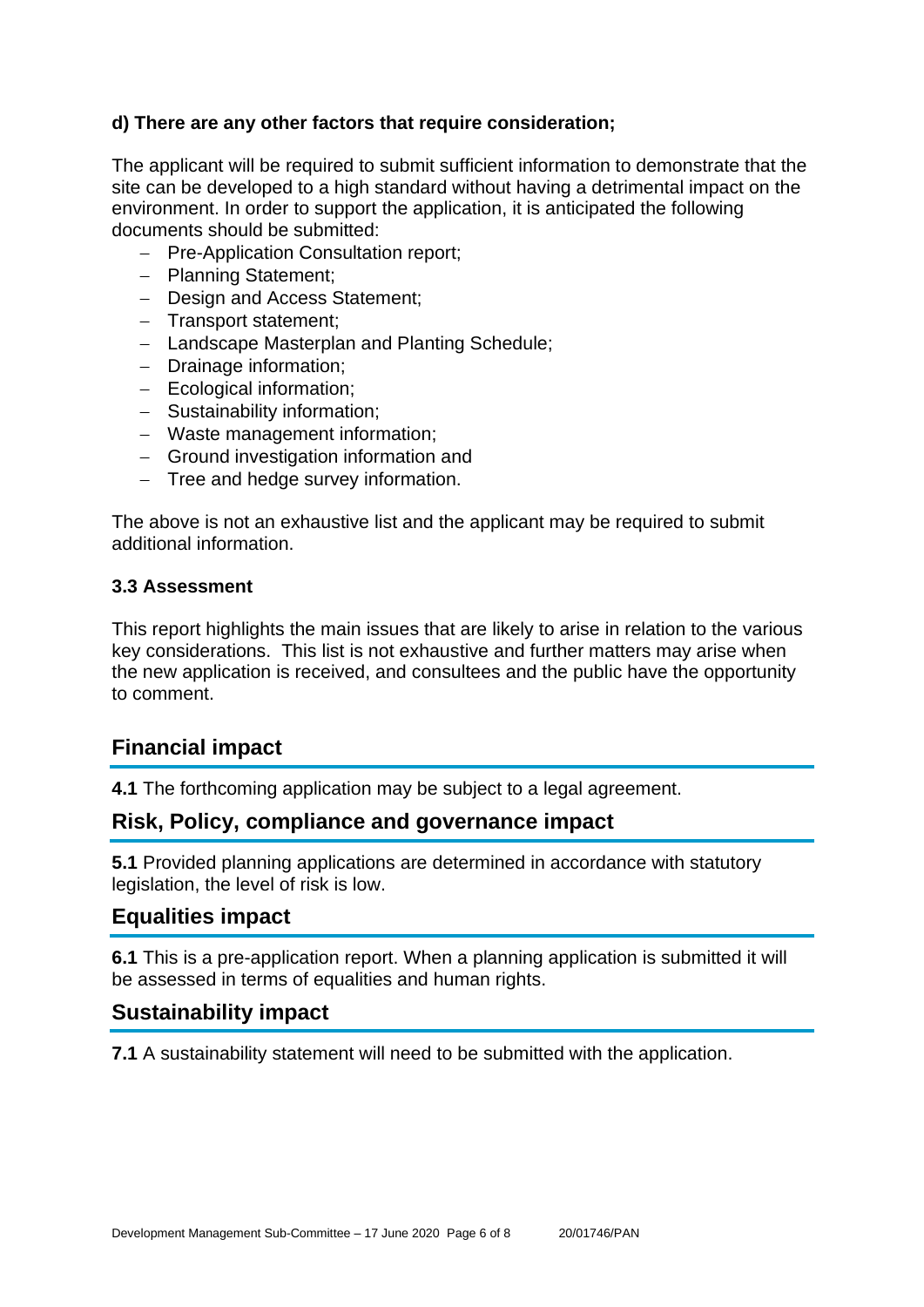## **Consultation and engagement**

#### **8.1 Pre-Application Process**

Pre-application discussions took place on this application.

#### **8.2 Publicity summary of representations and Community Council comments**

The applicant's Proposal of Application Notice, submitted on 22 April 2020, noted that there will be an online consultation allowing stakeholders and members of the public to comment at the pre-application stage. The proposed consultation is in accordance with government guidance for the period of the Covid-19 emergency. The consultation will be advertised in the Edinburgh Evening News.

The applicant has confirmed Corstorphine Community Council, Local Ward Councillors, MP for Edinburgh West and MSP for Edinburgh West all received notification of the PAN in April 2020. Following dialogue with the planning authority the applicant also notified Cramond & Barnton Community Council and Ratho Community Council of the PAN.

## **Background reading/external references**

- To view details of the proposal of Application Notice go to
- [Planning and Building Standards online services](https://citydev-portal.edinburgh.gov.uk/idoxpa-web/search.do?action=simple&searchType=Application)
- [Planning guidelines](http://www.edinburgh.gov.uk/planningguidelines)
- [Conservation Area Character Appraisals](http://www.edinburgh.gov.uk/characterappraisals)
- [Edinburgh Local Development Plan](http://www.edinburgh.gov.uk/info/20164/proposed_local_development_plan/66/local_development_plan)

#### **David R. Leslie**

Chief Planning Officer PLACE The City of Edinburgh Council

Contact: Sean Fallon, Planning Officer E-mail: sean.fallon@edinburgh.gov.uk Tel:0131 469 3723